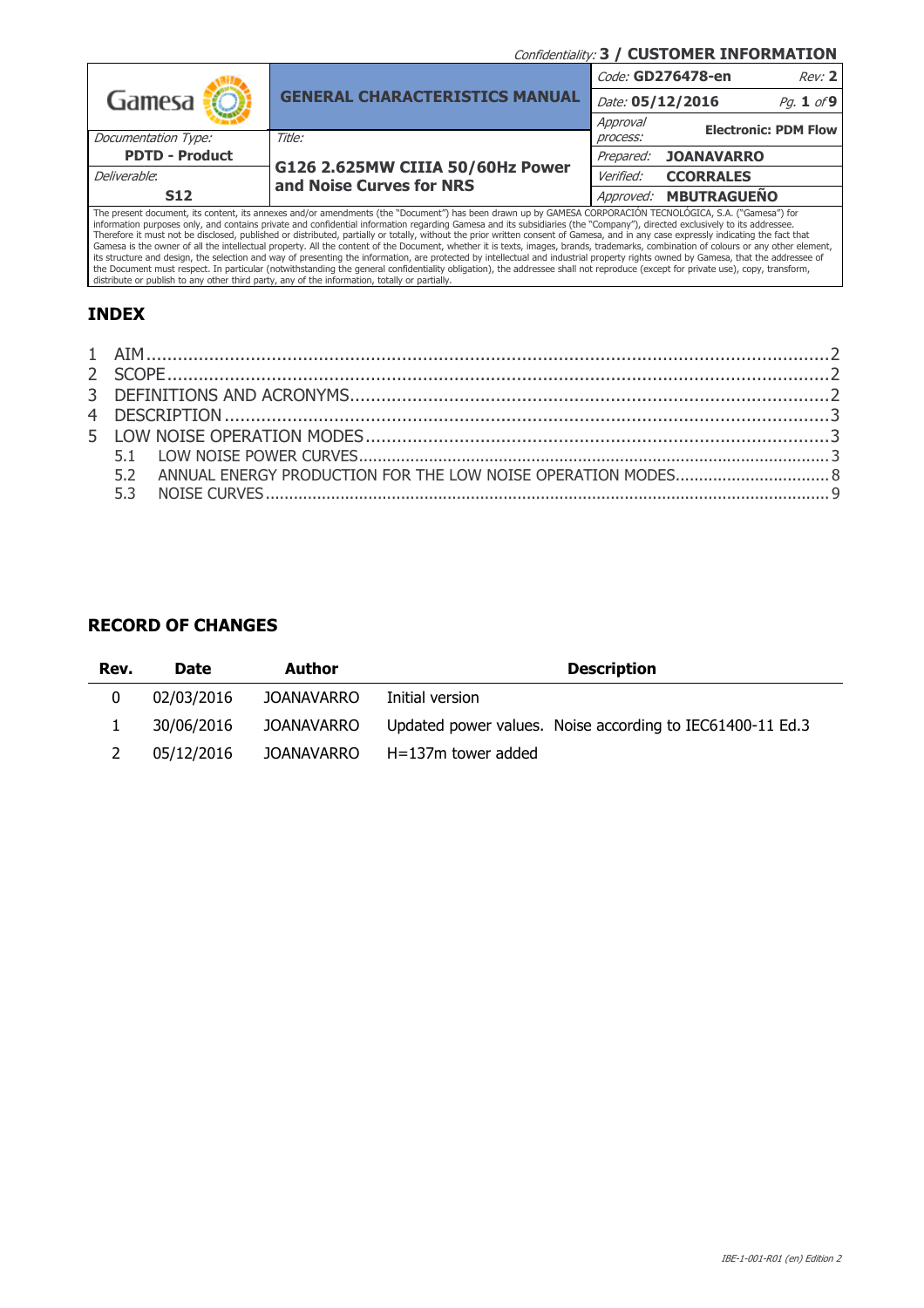

Date: 05/12/2016 Pg. 2 of 9

#### Title: G126 2.625MW CIIIA 50/60Hz Power and Noise Curves for NRS

## 1 AIM

This document presents the power curves and noise emission levels associated with the low noise operating modes of the G126 2.625MW CIIIA wind turbine.

# 2 SCOPE

The values in the present document are applicable to all the existing configurations for the G126 2.625MW CIIIA, for low noise operation modes. Tonality is not considered. The noise levels given in the document do not apply to high temperature versions.

## 3 DEFINITIONS AND ACRONYMS

- WT: Wind turbine.
- **Power (P):** Expressed in kW, this is the electric power obtained at the generator terminals without considering the losses in the transformer or high voltage cables of the wind turbine, or the occasional power consumption which may exist in the same to supply a component. Averaged every 10 minutes.
- **Wind speed (W<sub>S</sub>.):** Expressed in m/s, it is the horizontal wind component value at the height of the hub averaged every 10 minutes.
- **Power curve (CdP):** Represents the change in the P in accordance with the  $W<sub>5</sub>$  for the different WT operating modes.
- FP: Full Power, the power curve without NRS mode activated.
- **Annual Output / Annual Energy Production (AEP):** Expressed in [MWh], it is the total electrical energy produced in a WT during a one-year period, in accordance with a given CdP and a given wind distribution.
- Wind distribution: Weibull distribution is used for different K-distribution parameters and for annual average wind speed values  $(W_{ave})$ .
- **Power coefficient:**  $C_P$
- Thrust coefficient:  $C_{\text{T}}$
- **Noise level:** The expected sound power level values, expressed in dB(A), represent the sound power that the WT emits at the height of the hub for a given wind speed.

The noise levels shown in this document are average expected values, called Lw in IEC-61400- 14. To obtain the Lwd value, as defined in IEC-61400-14, an increase of 2 dB(A) shall be considered over said Lw values.

**L<sub>WA</sub>:** A weighted sound power level, in accordance with the IEC standard.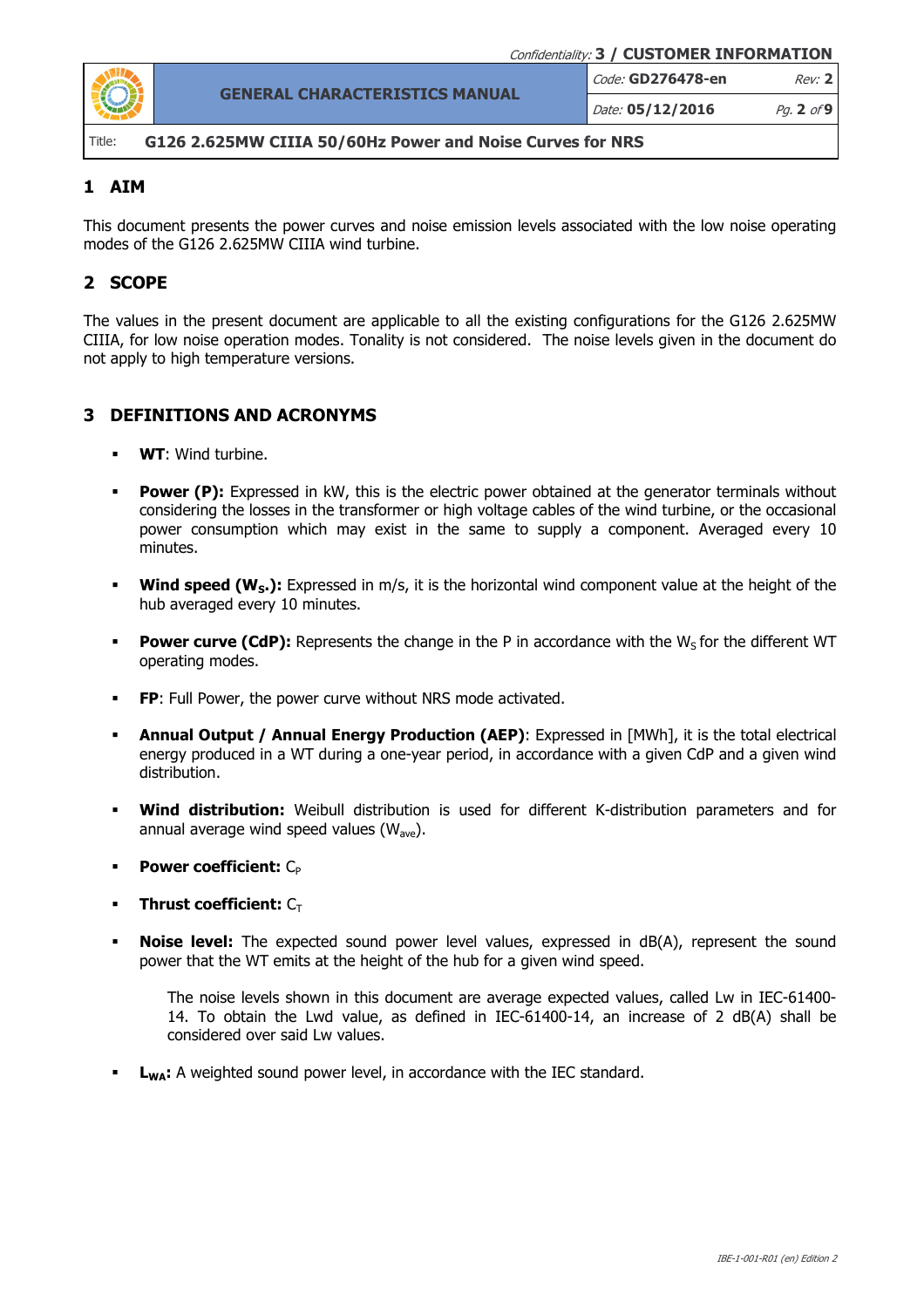

Date: 05/12/2016 Pg. 3 of 9

Title: G126 2.625MW CIIIA 50/60Hz Power and Noise Curves for NRS

### 4 DESCRIPTION

When not specified otherwise, data in following sections is calculated using the parameters from Table 1. All power curve and annual energy production values in this document are subject to the validity ranges presented in Table 2.

| <b>Rated power</b>          | 2.625 MW                   |
|-----------------------------|----------------------------|
| <b>Frequency</b>            | 50 Hz/60Hz                 |
| <b>Rotor Diameter</b>       | 126m                       |
| Angle of blade tip          | Pitch control regulation   |
| <b>Turbulence intensity</b> | 10 % (for all wind speeds) |
| Air density reference       | 1.225 kg/m <sup>3</sup>    |

Table 1 Calculation parameter values for the G126 2.625MW CIIIA wind turbine power curve.

| Wind Shear (10min average)            | $\leq 0.3$                                                                    |
|---------------------------------------|-------------------------------------------------------------------------------|
| Turbulence intensity TI [%] for bin i | $5\% \frac{(0.75v_1 + 5.6)}{1000} < Tl_1 < 12\% \frac{(0.75v_1 + 5.6)}{1000}$ |
| <b>Terrain</b>                        | Not complex according to IEC 61400-12-1                                       |
| Upflow $\beta$ [ <sup>o</sup> ]       | $-2^{\circ} \leq \beta \leq +2^{\circ}$                                       |
| <b>Grid frequency [Hz]</b>            | $\pm$ 0.5 Hz                                                                  |

Table 2 Validity ranges of power curves for the G126 2.625MW CIIIA wind turbine power curve.

#### 5 LOW NOISE OPERATION MODES

### 5.1 LOW NOISE POWER CURVES

There are two different types of noise reduction modes:

• The noise reduction modes that limit the noise at higher wind speed are indicated as N1, N2 up to N3. The noise reduction levels that correspond to the mode indication in this document are represented in **table 3** below:

| Mode                  | FP    | Ν1    | N2    | NЗ    |
|-----------------------|-------|-------|-------|-------|
| Noise level $[dB(A)]$ | 106.8 | 105.2 | 104.2 | 103.2 |

Table 3 Noise reduction levels at high wind speed for the G126 2.625MW CIIIA

• The noise reduction modes that limit the noise at lower velocities are indicated as NRS A, B and C. It is possible to activate any of the noise reduction modes at high wind speed from table 3 with a noise reduction mode at lower velocity, for example: N2 + NRS B, at the same time.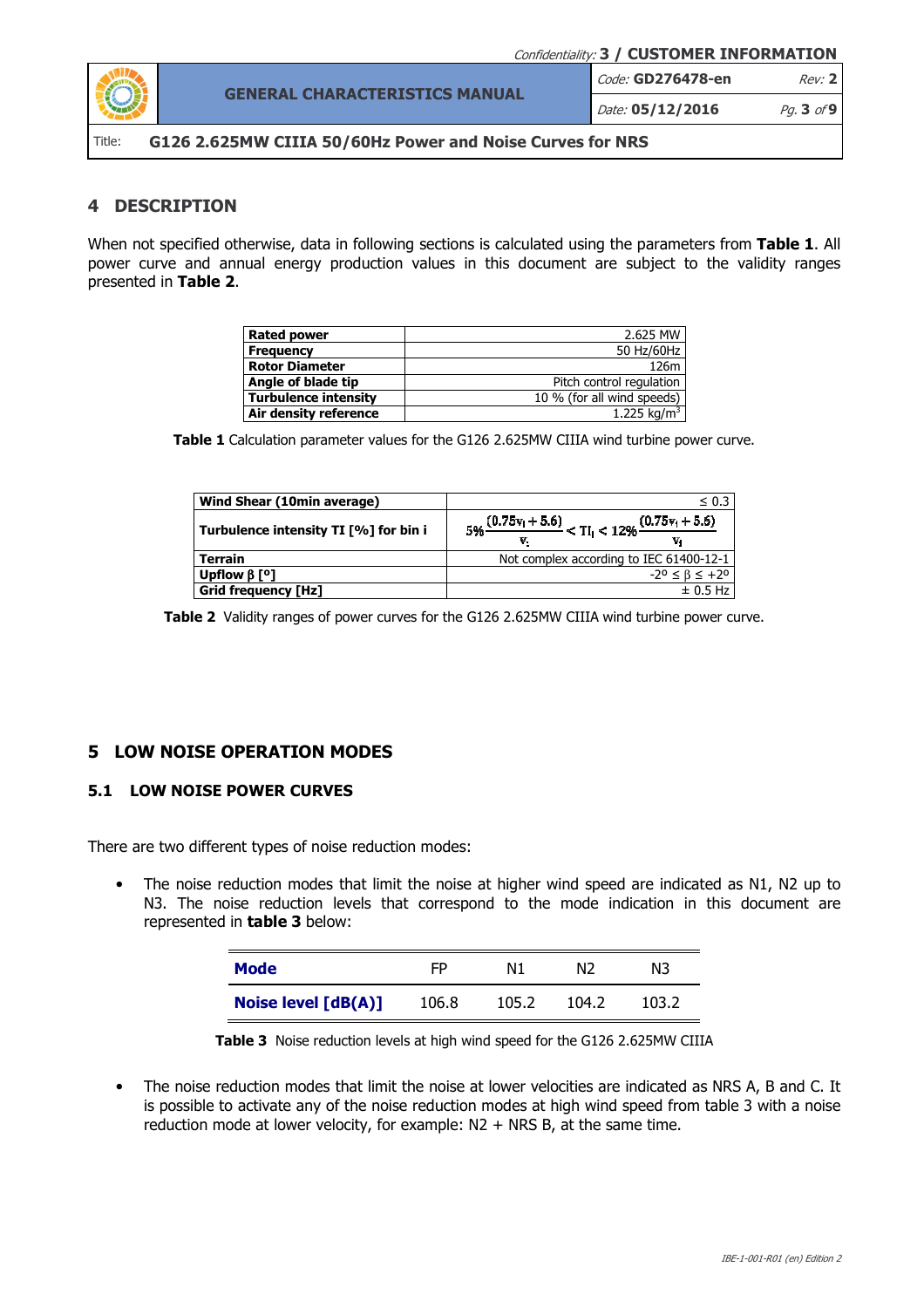Confidentiality: 3 / CUSTOMER INFORMATION

Code: GD276478-en Rev: 2



GENERAL CHARACTERISTICS MANUAL

## Title: G126 2.625MW CIIIA 50/60Hz Power and Noise Curves for NRS

Table 4 shows the feasibility for low noise operation:

| G126 2.625MW<br><b>CIIIA</b> | N1         |       | N2 N3 NRSA NRSB                                    |     | <b>NRS C</b> |
|------------------------------|------------|-------|----------------------------------------------------|-----|--------------|
| $H = 84m$                    |            |       |                                                    | Yes | Yes          |
| $H = 102m$                   |            |       | Yes Yes Yes Yes<br>Yes Yes Yes Yes<br>No No No Yes | Yes | Yes          |
| $H = 129m$                   |            |       | Yes                                                | Yes | Yes          |
| $H = 137m$                   | <b>Yes</b> | No No | Yes                                                | Yes | Yes          |

Table 4 WT G126 2.625MWCIIIA low noise levels

Table 5 presents the electrical power output [kW] in function of the horizontal wind speed at hub height  $W_S$ [m/s] for different noise reduction mode settings.

| P [kW]      |      |           |                |  |  |  |  |  |
|-------------|------|-----------|----------------|--|--|--|--|--|
| $W_s$ [m/s] | N1   | <b>N2</b> | N <sub>3</sub> |  |  |  |  |  |
| 3           | 41   | 41        | 41             |  |  |  |  |  |
| 4           | 170  | 170       | 170            |  |  |  |  |  |
| 5           | 397  | 397       | 397            |  |  |  |  |  |
| 6           | 734  | 734       | 734            |  |  |  |  |  |
| 7           | 1204 | 1200      | 1192           |  |  |  |  |  |
| 8           | 1782 | 1741      | 1691           |  |  |  |  |  |
| 9           | 2259 | 2142      | 2041           |  |  |  |  |  |
| 10          | 2474 | 2305      | 2179           |  |  |  |  |  |
| 11          | 2532 | 2345      | 2212           |  |  |  |  |  |
| 12          | 2545 | 2356      | 2221           |  |  |  |  |  |
| 13          | 2553 | 2376      | 2248           |  |  |  |  |  |
| 14          | 2571 | 2429      | 2324           |  |  |  |  |  |
| 15          | 2592 | 2501      | 2430           |  |  |  |  |  |
| 16          | 2609 | 2561      | 2522           |  |  |  |  |  |
| 17          | 2618 | 2597      | 2579           |  |  |  |  |  |
| 18          | 2622 | 2613      | 2606           |  |  |  |  |  |
| 19          | 2624 | 2620      | 2617           |  |  |  |  |  |
| 20          | 2625 | 2623      | 2622           |  |  |  |  |  |
| 21          | 2625 | 2625      | 2625           |  |  |  |  |  |
| 22          | 2394 | 2394      | 2394           |  |  |  |  |  |
| 23          | 2163 | 2163      | 2163           |  |  |  |  |  |
| 24          | 1931 | 1931      | 1931           |  |  |  |  |  |
| 25          | 1700 | 1700      | 1700           |  |  |  |  |  |

Table 5 Electric power [kW] of the G126 2.625MW CIIIA wind turbine, calculated according to W<sub>S</sub> [m/s] and noise level [dB(A)] (ref.: 20160630G126NRS2p625MW)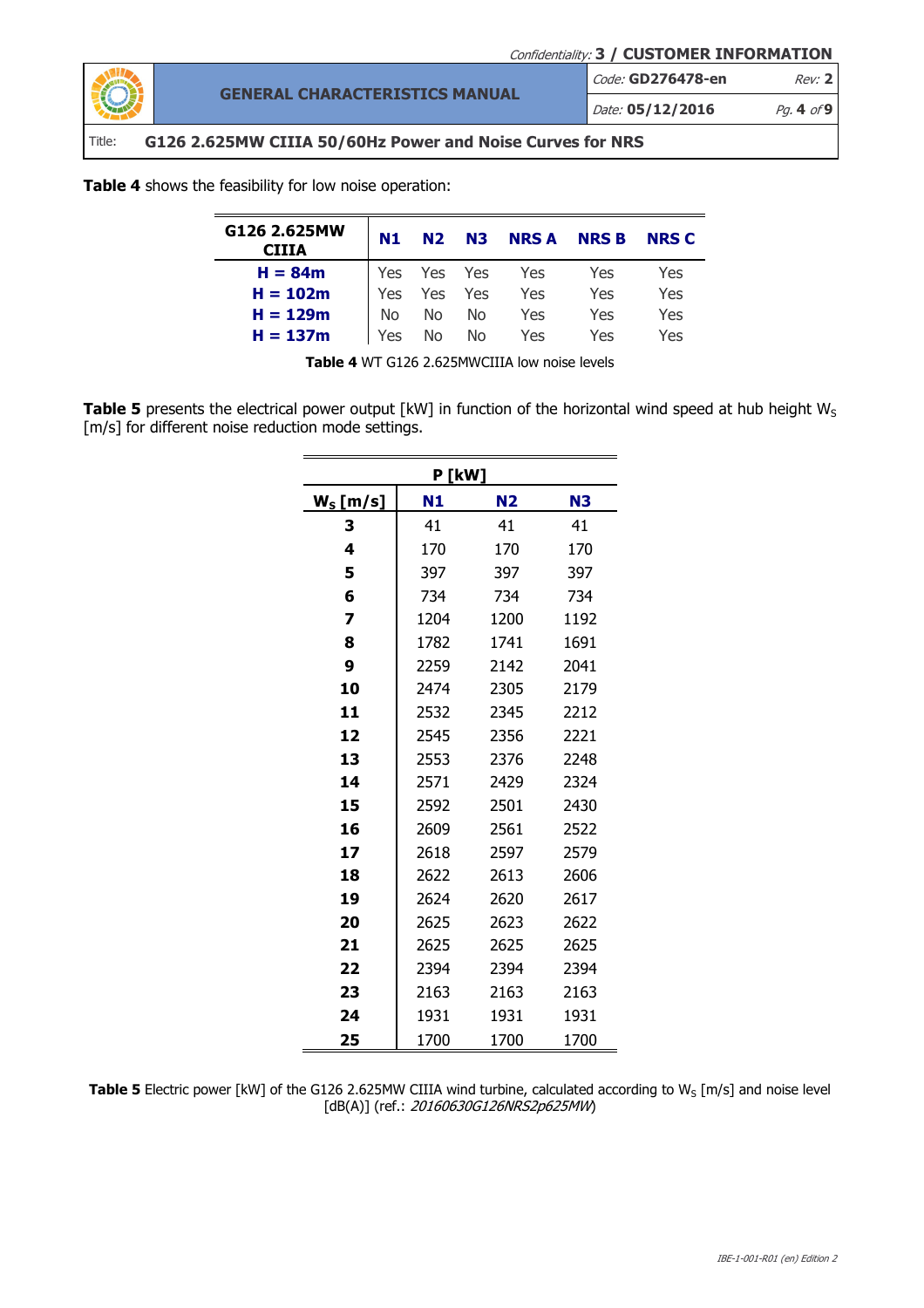

Figure 1 Power curve of the G126 2.625MW CIIIA wind turbine for different versions of low noise operating mode (ref.: 20160630G126NRS2p625MW)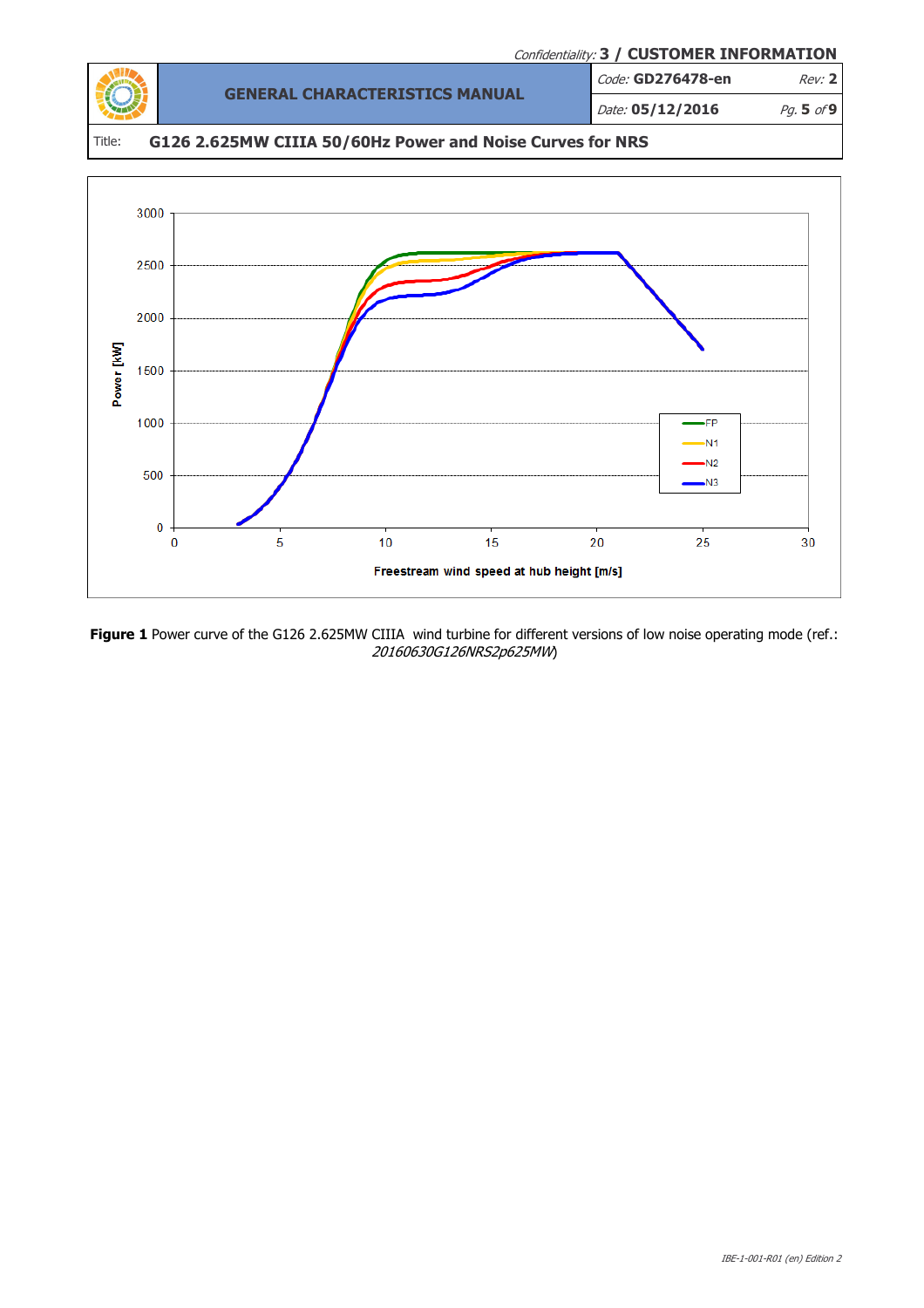

Code: GD276478-en Rev: 2

Date: 05/12/2016 Pg. 6 of 9

### Title: G126 2.625MW CIIIA 50/60Hz Power and Noise Curves for NRS

Table 6 presents the power output [kW] of the G126 2.625MW CIIIA for different noise reduction modes at low wind speed NRS A, B and C. The power output is represented against wind speed at hub height  $W_S$  $[m/s]$ .

| P [kW]      |             |       |             |  |  |  |  |
|-------------|-------------|-------|-------------|--|--|--|--|
| $W_s$ [m/s] | <b>NRSA</b> | NRS B | <b>NRSC</b> |  |  |  |  |
| 3           | 32          | 32    | 32          |  |  |  |  |
| 4           | 173         | 173   | 173         |  |  |  |  |
| 5           | 397         | 396   | 395         |  |  |  |  |
| 6           | 730         | 720   | 705         |  |  |  |  |
| 7           | 1199        | 1184  | 1156        |  |  |  |  |
| 8           | 1790        | 1775  | 1743        |  |  |  |  |
| 9           | 2301        | 2294  | 2274        |  |  |  |  |
| 10          | 2542        | 2540  | 2533        |  |  |  |  |
| 11          | 2609        | 2609  | 2607        |  |  |  |  |
| 12          | 2622        | 2622  | 2622        |  |  |  |  |
| 13          | 2625        | 2625  | 2625        |  |  |  |  |
| 14          | 2625        | 2625  | 2625        |  |  |  |  |
| 15          | 2625        | 2625  | 2625        |  |  |  |  |
| 16          | 2625        | 2625  | 2625        |  |  |  |  |
| 17          | 2625        | 2625  | 2625        |  |  |  |  |
| 18          | 2625        | 2625  | 2625        |  |  |  |  |
| 19          | 2625        | 2625  | 2625        |  |  |  |  |
| 20          | 2625        | 2625  | 2625        |  |  |  |  |
| 21          | 2625        | 2625  | 2625        |  |  |  |  |
| 22          | 2394        | 2394  | 2394        |  |  |  |  |
| 23          | 2163        | 2163  | 2163        |  |  |  |  |
| 24          | 1931        | 1931  | 1931        |  |  |  |  |
| 25          | 1700        | 1700  | 1700        |  |  |  |  |

Table 6: Power output [kW] of the G126 2.625MW CIIIA wind turbine, calculated according to  $W_S$  [m/s] for different noise reduction modes at low wind speeds NRS A, B and C. (ref.: 20160630G126NRS2p625MW)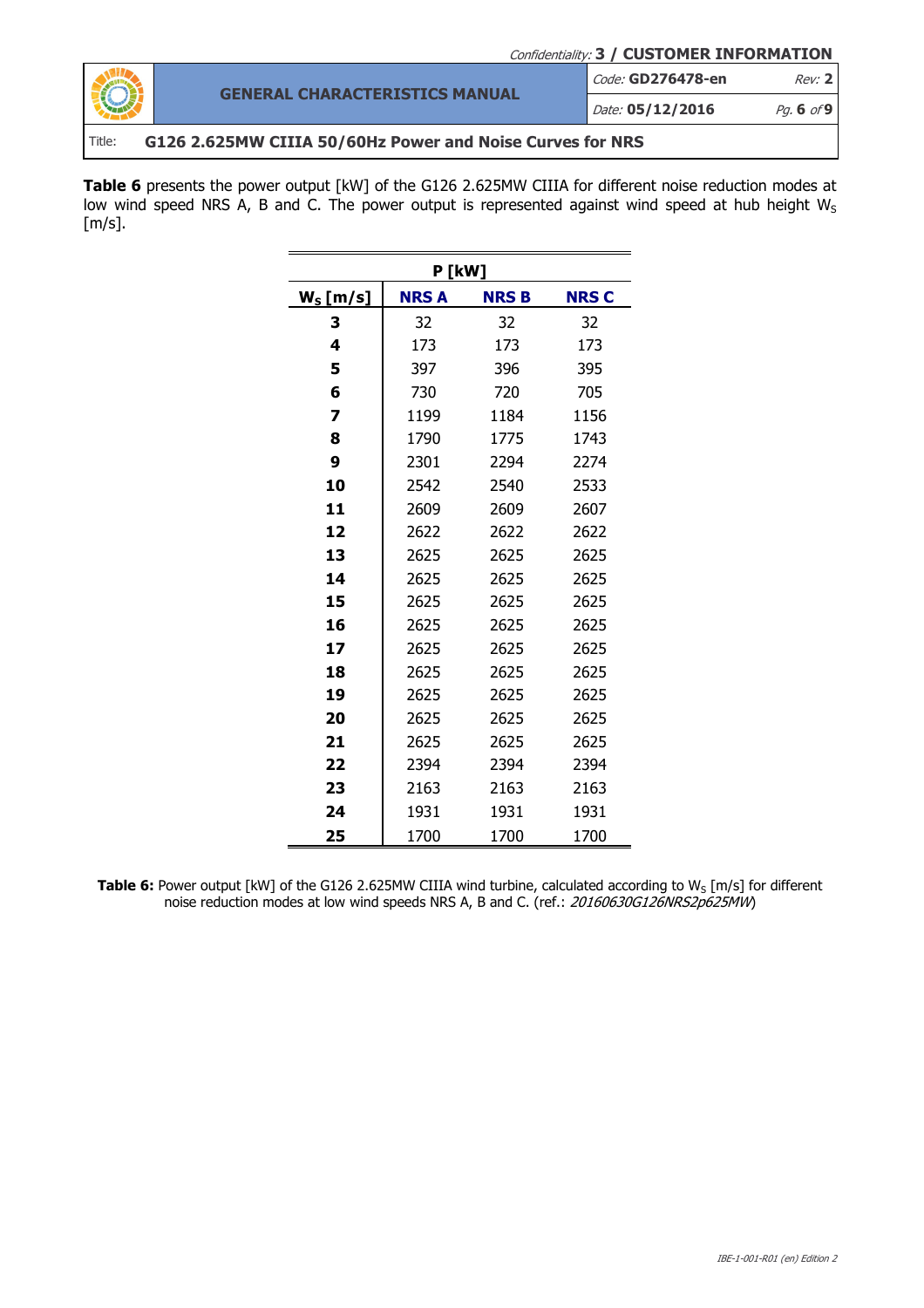



Figure 2 Power curve of the G126 2.625MW CIIIA wind turbine for different versions of low noise operating modes at low wind speeds NRS A, B and C (ref.: 20160630G126NRS2p625MW)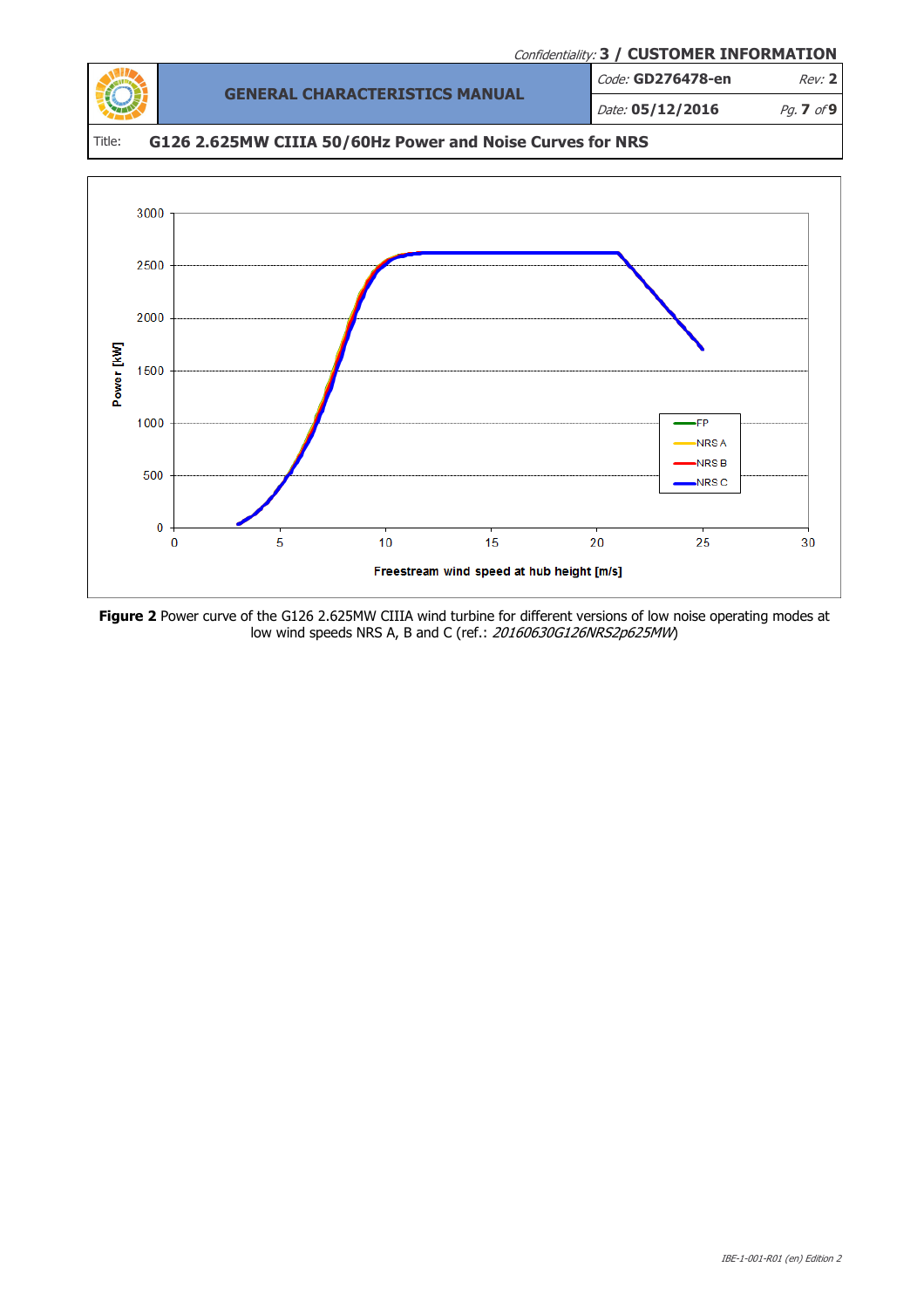

# Code: **GD276478-en** Rev: 2

Date: 05/12/2016 Pg. 8 of 9

### Title: G126 2.625MW CIIIA 50/60Hz Power and Noise Curves for NRS

GENERAL CHARACTERISTICS MANUAL

#### 5.2 ANNUAL ENERGY PRODUCTION FOR THE LOW NOISE OPERATION MODES

Table 7 presents the annual energy output [MWh] for the G126 2.625MW CIIIA wind turbine calculated with different Weibull distribution parameters  $W_{ave}$  [m/s] and K, for different noise reduction modes.

| <b>AEP [MWh]</b> |                       |      |      |      |       |       |  |
|------------------|-----------------------|------|------|------|-------|-------|--|
|                  | $W_{\text{ave}}[m/s]$ | 5.5  | 6    | 6.5  | 7     | 7.5   |  |
|                  | $K = 1.5$             | 7089 | 8064 | 8962 | 9775  | 10500 |  |
| N1               | $K = 2.0$             | 7027 | 8268 | 9436 | 10518 | 11508 |  |
|                  | $K = 2.5$             | 6783 | 8222 | 9599 | 10883 | 12056 |  |
|                  | $K = 1.5$             | 6823 | 7751 | 8608 | 9387  | 10084 |  |
| N <sub>2</sub>   | $K = 2.0$             | 6794 | 7961 | 9059 | 10078 | 11013 |  |
|                  | $K = 2.5$             | 6608 | 7959 | 9243 | 10435 | 11526 |  |
|                  | $K = 1.5$             | 6607 | 7500 | 8326 | 9079  | 9756  |  |
| <b>N3</b>        | $K = 2.0$             | 6597 | 7706 | 8751 | 9723  | 10619 |  |
|                  | $K = 2.5$             | 6450 | 7732 | 8944 | 10068 | 11098 |  |

**Table 7** Annual energy production for the G126 2.625MW CIIIA wind turbine for different Weibull parameters W<sub>ave</sub> [m/s], Weibull K parameter and different noise reduction modes. (ref.: 20160630G126NRS2p625MW)

Table 8 presents the annual energy output [MWh] for the G126 2.625MW CIIIA wind turbine calculated with different Weibull distribution parameters  $W_{ave}$  [m/s] and K, for different noise reduction modes at low wind speeds NRS A, B and C.

| <b>AEP [MWh]</b> |                |      |      |      |       |       |  |
|------------------|----------------|------|------|------|-------|-------|--|
|                  | $W_{ave}[m/s]$ | 5.5  | 6    | 6.5  | 7     | 7.5   |  |
|                  | $K = 1.5$      | 7193 | 8186 | 9099 | 9925  | 10660 |  |
| <b>NRS A</b>     | $K = 2.0$      | 7117 | 8385 | 9580 | 10686 | 11696 |  |
|                  | $K = 2.5$      | 6847 | 8318 | 9730 | 11049 | 12255 |  |
|                  | $K = 1.5$      | 7161 | 8153 | 9065 | 9891  | 10627 |  |
| <b>NRS B</b>     | $K = 2.0$      | 7075 | 8341 | 9536 | 10643 | 11654 |  |
|                  | $K = 2.5$      | 6798 | 8265 | 9677 | 10996 | 12204 |  |
|                  | $K = 1.5$      | 7100 | 8089 | 9000 | 9826  | 10562 |  |
| <b>NRS C</b>     | $K = 2.0$      | 6998 | 8259 | 9451 | 10558 | 11570 |  |
|                  | $K = 2.5$      | 6709 | 8167 | 9574 | 10892 | 12103 |  |

Table 8 Annual energy production for the G126 2.625MW CIIIA wind turbine for different Weibull parameters W<sub>ave</sub> [m/s], Weibull K parameter and different noise reduction modes at low wind speeds NRS A, B and C. (ref.: 20160630G126NRS2p625MW)